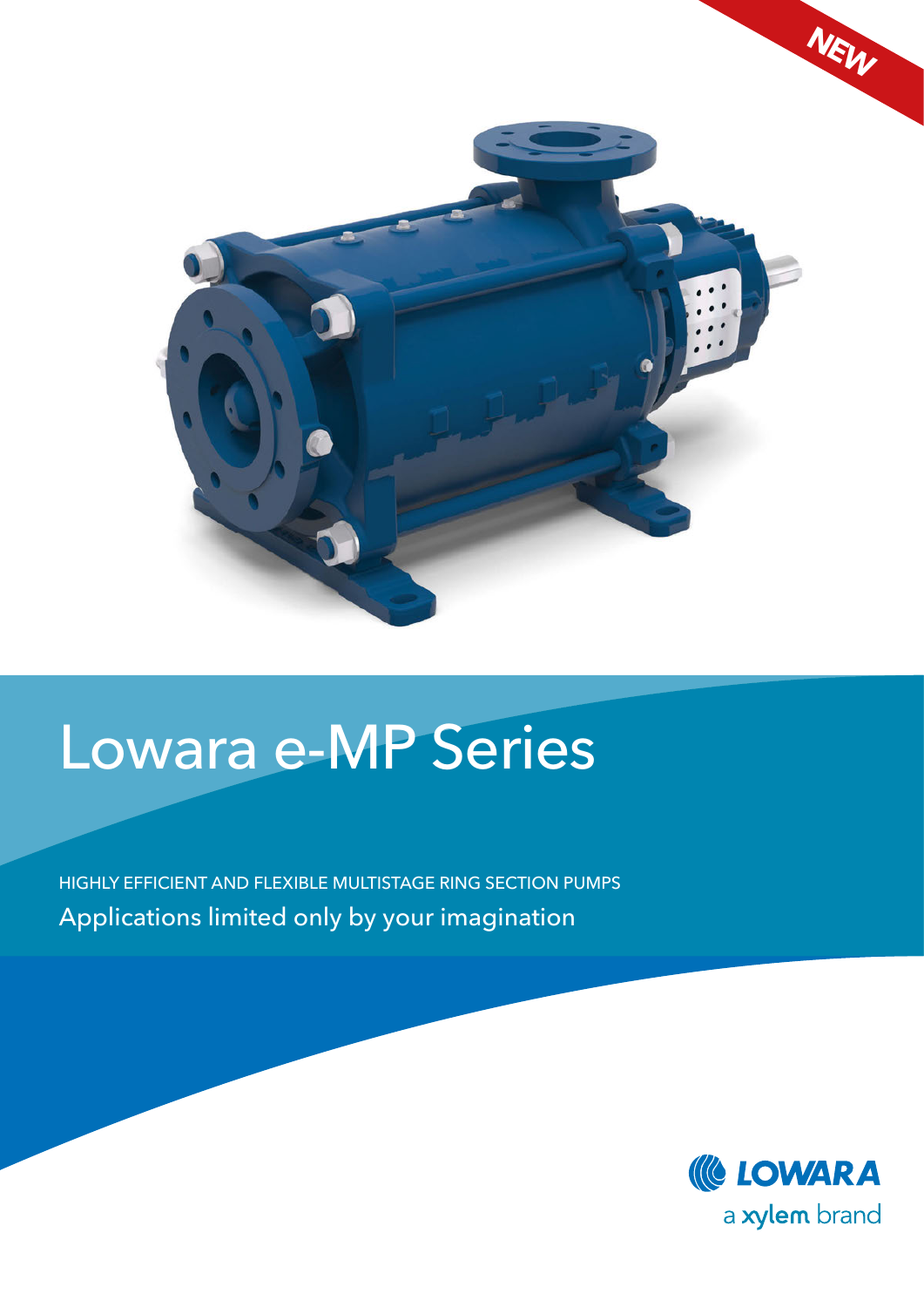# Introducing the e-MP, a highly versatile casted multistage pump

Finally, there's a robust and reliable pumping system for virtually any high pressure application. The Lowara e-MP combines Xylem's century of experience, knowhow and expertise to create a powerful and efficient solution for customers in industry, utilities, agriculture and building services. Designed to be configured a multitude of ways, the Lowara e-MP has applications limited only by your imagination.

## **Quick Selection**

Use the online selection tool, Xylect, to save time. The e-MP is available in a variety of sizes, models and materials which allow you to perfectly configure it for your system requirements. Xylect will help you identify the right model and the necessary accessories, select horizontal or vertical orientation and configure the casings, hydraulics and seals you need based on your application.

## **Expert Support**

Turn to your Xylem sales team with any questions about the proper selection and configuration of your e-MP. Xylem has more than a century of experience in designing and configuring casted multistage pumps for high pressure applications all over the world. We'll coordinate your requests with our experienced engineering department to make sure your pump is optimized for your application.



## **RANGE OVERVIEW**

**Sizes:** DN50 to DN150

**Configurations:** horizontal and vertical

#### **Power:**

7,5kW – 1.250kW (2-pole) / 10hp – 1.700hp 2,2kW – 160kW (4-pole) / 3hp – 220hp

**Heads up to** 950m / 3.100ft

**Flows up to** 850m3/h / 3.740 US gpm

**Temperature of pumped liquid:** -25°C to +140°C, optional 180°C / -13ºF to +284ºF, optional 356ºF

#### **MATERIAL OPTIONS**

**Pumphousing:** cast iron, ductile iron, steel, stainless steel (AISI 316), duplex stainless steel, super duplex stainless steel

**Impeller:** cast iron, bronze, stainless steel (AISI 316), duplex stainless steel, super duplex stainless steel

**Elastomers:** EPDM, FPM

**Shaft sealing:** Mechanical seal, cartridge seal, soft packing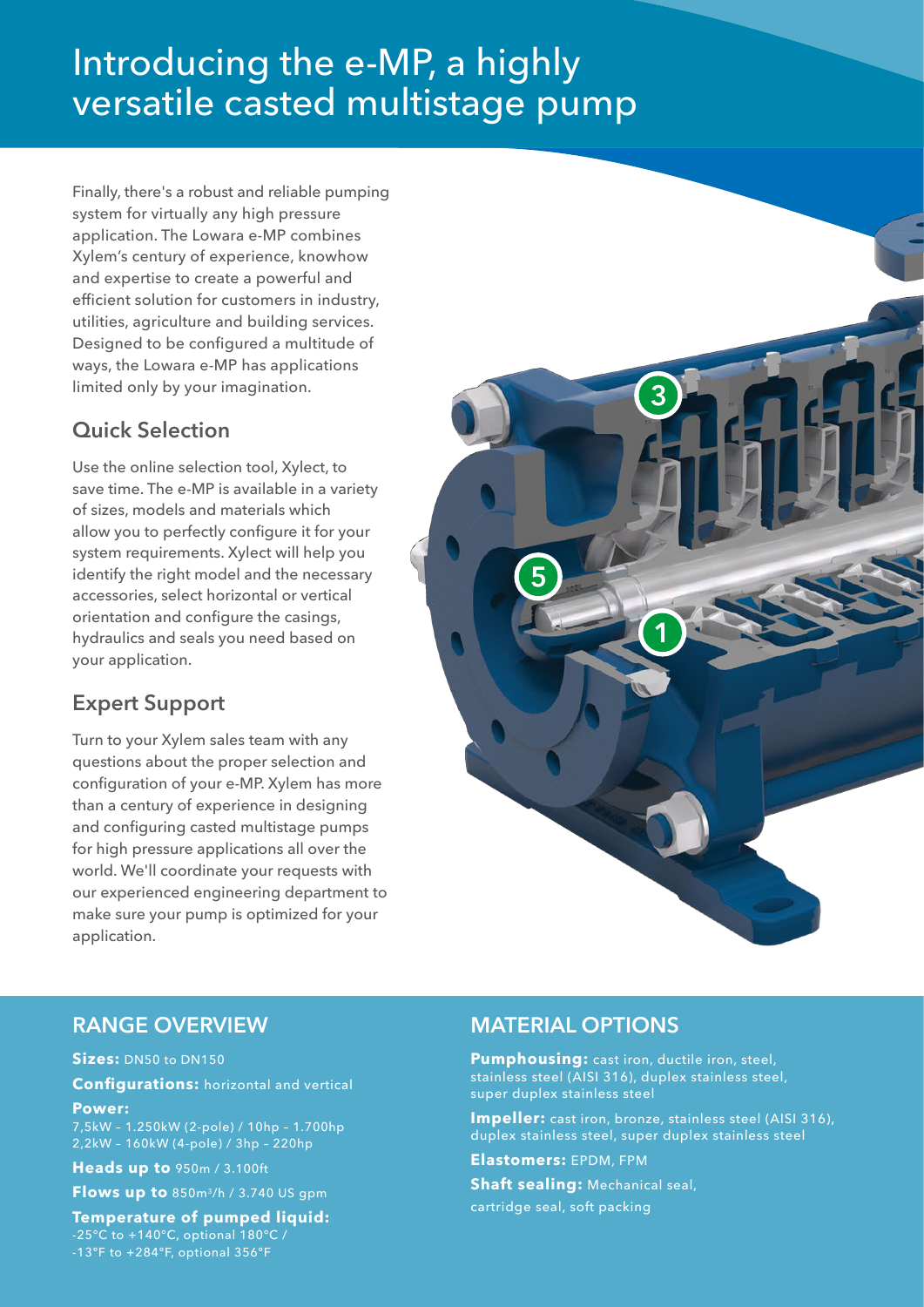

## **ACCESSORIES**

**Motors Frames Couplings Coupling guards Monitoring & control interfaces Hydrovar Specials on request:** e.g. fly wheel, high voltage motors

## **1 Simple integration**

Simply and cost-effectively integrate the e-MP into nearly any high pressure application, thanks to its flexible mechanical configuration and its first stage suction impeller. This newly redesigned impeller provides the extremely high suction capabilities needed to meet the rigorous demands of hot water or condensate pumping applications.

## **2 Safe operation**

Protect your people and reduce downtime with the e-MP. It incorporates a healthy assortment of built-in safeguards, such as a large self-cleaning seal chamber for contaminated liquids. Plus, you can further control and monitor safety by connecting the pump to the Xylem Hydrovar or another intelligent system.

## **3 Energy savings**

Leave a greener footprint. The high efficiency hydraulics of the e-MP are optimized by computational fluid dynamics calculations and new U-turn channels, which create an ideal flow of pumped liquid from stage to stage. This reduces both life cycle costs and energy demand, which gives the pump MEI values well above international standards.

## **4 Projectable service**

Plan and minimize maintenance downtimes with the help of optional sensor interfaces on the e-MP. Pressure, temperature and vibration sensors can be installed on these mechanical interfaces; by connecting them to an intelligent plant monitoring and diagnostic system, a preventative maintenance schedule for the pump can be projected in advance.

## **5 Reduced wear**

Decrease your downtime, maintenance needs and operation costs thanks to an assortment of smart design features and materials that extend the life of the e-MP and its components. For instance, the newly designed plain bearing in the suction housing is made of tungsten carbide and is elastically supported to resist extreme vibrations and shocks. A balancing drum reduces the axial thrust of the bearings and the load on the mechanical seal. The ultimate result is a more efficient, more effective operation.

## **6 Easy maintenance**

Easily service the e-MP, thanks to its smart, simple, modular design. The bearing at the drive side, the mechanical seal and the balancing drum bush are all easily accessible without having to remove the pump from the piping system. What's more, the pump's modularity minimizes the number of parts needed to cover the complete performance range, which simplifies assembly and streamlines spare parts management.

#### **AVAILABILITY**

The full Lowara e-MP Series will be released over time. Therefore, if a newe-MP pump is not yet available, Xylem will quote the existing MP pump. Consult your Xylem sales team with any questions.